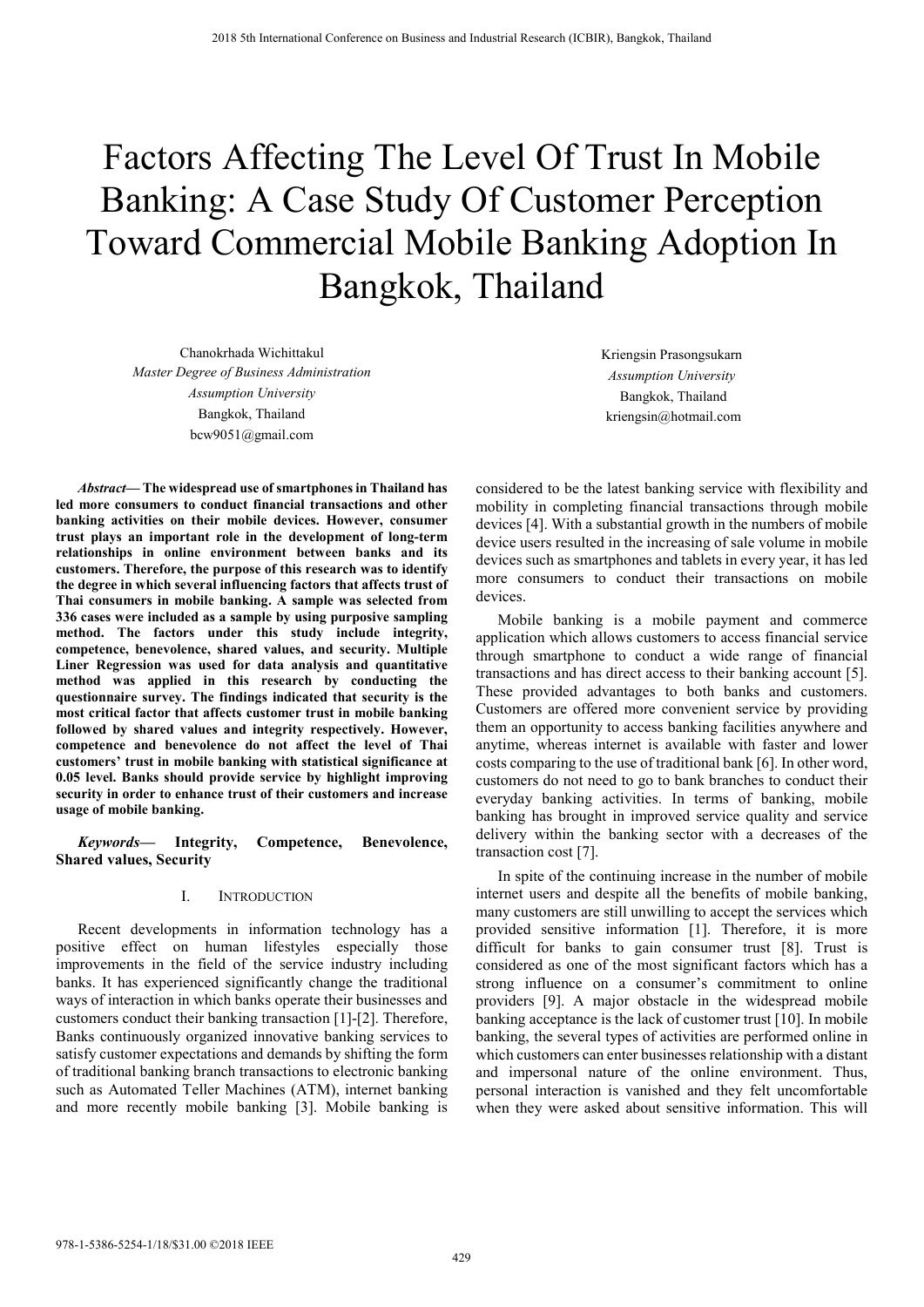lead to an experience of risk and implicit more uncertainty in mobile banking environment. These factors may be reduce customer trust and acceptance of mobile banking due to security and reliability reasons of the system [11]. In order to promote transactions online and enhance customer loyalty, the bank must develop a trustworthy relationship with them.

Many researchers agreed that building customers trust is particularly essential for banks that are providing mobile banking because this would improve the attitude of customers and their purchase intentions [12]-[13]. Consequently, banks should understand the dimensions of trust and apply it to develop more meaningful relationships with their customers. The main objectives of this study is to identify the degree in which several influencing factors that affects trust of Thai consumers in mobile banking.

## II. LITERATURE REVIEW

# *A. Mobile banking in Thailand*

The number of mobile banking users has been expanding each single year and in many countries in USA, Europe, and Asia [14], since the third and the fourth generations of wireless mobile communication technologies (3G and 4G) were implemented in many countries including Thailand. Thailand has successfully followed this trend worldwide in implementing self-service technology though the smartphone, even though Thailand is still a less developed country. There is an increasing trend of Thais who conduct banking transactions though the mobile channel. The Bank of Thailand's (BOT) statistics shows that the number of Thai users in mobile banking stood at 20,883,147 while the volume of transaction rate totaled of 584,983 thousand transactions at the end of 2016 and it is expected to rise continuously. In addition, there has been many commercial banking institutions that developed mobile banking in Thailand namely Kasikorn Bank (KBANK), Siam Commercial Bank (SCB), Krung Thai Bank (KTB), Bangkok Bank (BBL), Bank of Ayudhya (BAY), Thai Military Bank (TMB), Government Savings Bank (GSB), Thanachart Bank (TBANK). Mostly large banks are now offering mobile banking services, and applications for Android and iOS devices.

## *B. Trust*

If there is little to none on consumer trust that consistently are considered as a major obstacle in a more rapid development of online transactions or commercial relationships such as seller-buyer interactions [15]. This is due to the consumers perception, the greater uncertainty involved with their transaction. Therefore, trust is the main factor in influencing risk and uncertainty, associated to mobile banking. Trust is related to the belief about the character of the mobile banking service provider. In other words, trust in online environments is based on beliefs in the trustworthiness of a service providers. There are two parties of trust in online environment; namely the trustor and trustee. The trustor is typically a consumer who is using an mobile banking, and the trustee is the bank itself. However, there are arguments from customers that they needed

trust from mobile banking facility in order to continue using it [16].

Accordingly, trust is a multi-dimensional of belief based on the level of integrity, competence and benevolence related to trustworthiness of the bank offering. It is one of the main focus of several previous studies and it has seen as antecedents to overall trust [17]-[18].

# *C. Integrity*

The perception of trustor that the trustee will be honest, keep their word, fulfill their promise and be sincere. Moreover, open and honest communication with customers include providing timely and accurately information, maintaining commitment and act is ethically that contributes to the development of positive reputation for the service providers. Integrity positively influences trust toward electronic commerce [19]. Similarly, it integrity enhances customer confidence and trust in mobile banking when service provider provide clearly instruction [20]. Therefore, customers with high integrity are more likely to develop positive attitude and evaluate it favorably. Based on the above discussion, leading to the following hypothesis:

 $H<sub>1</sub>$ : Integrity has a positive effect on level of customer trust in mobile banking.

## *D. Competence*

Competence refers to the customer perception of service provider's knowledge and ability to provide consistent and desirable performance in fulfilling and satisfy the customer needs. In the view of mobile banking, competence is the belief of the expertise and experience of mobile banking service providers in maintaining and incorporating appropriate technological safeguards to protect customers from violations of financial loss and privacy. For example, Research [21] was found that competence reduces perceived risk and increase usage intentions. Therefore, competence reduces the customers' risk perceptions and increases their confidence in the mobile banking services. Based on the above discussion, leading to the following hypothesis:

H2: Competence has a positive effect on level of customer trust in mobile banking.

## *E. Benevolence*

Benevolence is the belief in the perception of service provider that interested in the customers' welfare beyond maximizing their profit. It is cleared when the banks show responsiveness and empathy for customer needs and concerns in any activities. There are decreasing in the perception of uncertainly and risk in buyer-seller relationship when benevolence promotes the ability of the mobile banking services [22]. Based on the above discussion, leading to the following hypothesis:

H3: Benevolence has a positive effect on level customer trust in mobile banking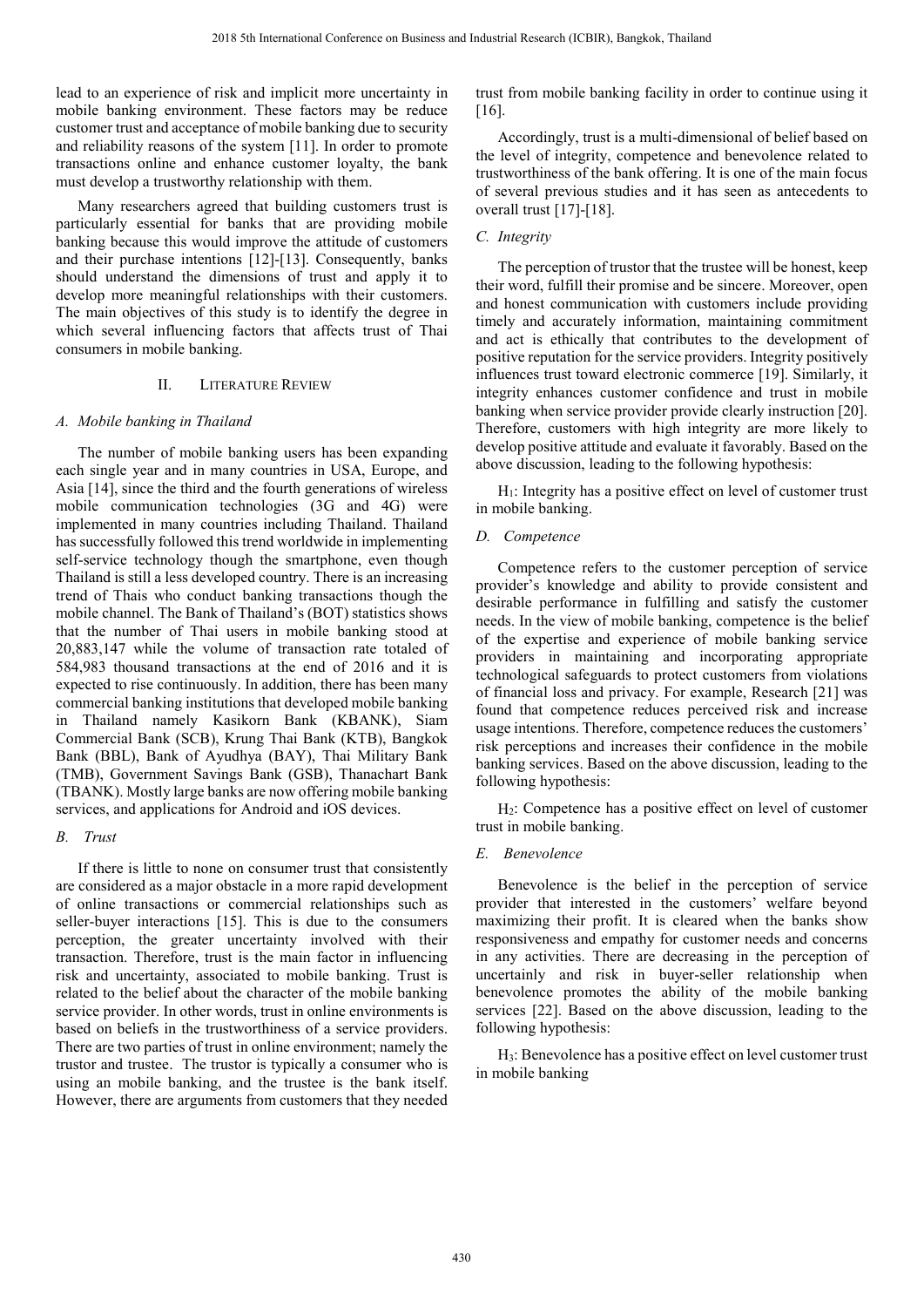## *F. Shared values*

Shared valued refers to the customers' perception of mobile banking to be like them in behavior, policies and goals. It can facilitate interaction and communication between the bank and customers by share common beliefs on critical value which leading to mutual trust. Share value is one of the most significant factors for developing trust in the online retail context [23]. Based on the above discussion, leading to the following hypothesis:

H4: Shared values has a positive effect on level of customer trust in mobile banking.

#### *G. Security*

Security is one of the most significant factors that concern users when they use the internet for transactions. In the online environment, perceived security refers to the belief that the activities in application is secure enough for transmitting sensitive customer information [24]. Thus, customers would expect a service with promised security. Based on the above discussion, leading to the following hypothesis:

 $H<sub>5</sub>$ : Security has a positive effect on level of customer trust in mobile banking.



Fig. 1. Conceptual model

#### III. METHODOLOGY

The questionnaire has been conducted online along with offline survey. It has been distributed among the actual bank users both male and female of banks in Bangkok such as Kasikorn Bank, Siam Commercial Bank, and Bangkok Bank. The target sample group is the customers who using mobile banking. Therefore, the researcher collected data by using purposive sampling method to recruit participants who met the specific characteristics of the research and quantitative method was applied in this research by conducting the questionnaire into two parts:

Part I: Demographic information includes gender, age, education level, occupation and income. The screening questions help to filter respondents which are target to this research with another three specific questions.

Part II: A total of 29 items were developed to capture the six variables which all are adopted from the relevant literature. Integrity consisted of 5 items from Roy and Shekhar (2010) [25]; competence consisted of 6 items from Sirdeshmukh et al.

(2002) [26]; benevolence consisted of 4 items from Ennew and Sekhon (2007) [27]; shared values consisted of 3 items from Ennew and Sekhon (2007) [27]; security consisted of 4 items from Joshi and Bansal (2015) [28]; and trust consisted of 7 items from Ennew and Sekhon (2007) [27]. Each question was measured by using a five-point Likert scale from "1" strongly disagree to "5" strongly agree.

#### IV. DATA ANALYSIS

The first table gives information about the demographic information of the total 336 respondents. Looking first at gender, the large majority of respondents were female accounting for 67.0% while the age between 21-30 years was the highest percentage at 44.0%. Education level of Bachelor's Degree stood at 53.3% which showed the largest proportion and the most of respondents were salaried employee at 44.0%. For income, 48.2% of respondents had 15,001-30,000 Baht per month. In term of the frequency to use mobile banking,  $41.1\%$ of these respondents were monthly usage while 42.9% had 1-2 years experiences. The respondents prefer to use Kasikorn mobile banking the most at 43.8%.

TABLE I: DEMOGRAPHIC INFORMATION OF RESPONDENTS

|                                     | Frequency | $\frac{0}{0}$ |
|-------------------------------------|-----------|---------------|
| Gender                              |           |               |
| Male                                | 111       | 33.0          |
| Female                              | 225       | 67.0          |
| Age                                 |           |               |
| Under or equal to 20 years          | 16        | 4.8           |
| $21-30$ years                       | 148       | 44.0          |
| $31-40$ years                       | 129       | 38.4          |
| $41-50$ years                       | 34        | 10.1          |
| 51 years and above                  | 9         | 2.7           |
| <b>Education level</b>              |           |               |
| Lower than Bachelor's Degree        | 15        | 4.5           |
| Bachelor's Degree                   | 179       | 53.3          |
| Master's Degree                     | 134       | 39.9          |
| Ph.D. Degree                        | 8         | 2.4           |
| Occupation                          |           |               |
| Salaried employee                   | 148       | 44.0          |
| Self-employed/Business owner        | 75        | 22.3          |
| Government/State enterprise officer | 18        | 5.4           |
| Student                             | 91        | 27.1          |
| Unemployed                          | 4         | 1.2           |
| <b>Income</b>                       |           |               |
| Lower than or equal to 15,000 Baht  | 32        | 9.5           |
| 15,001-30,000 Baht                  | 162       | 48.2          |
| 30,001-50,000 Baht                  | 111       | 33.0          |
| Higher than 50,001 Baht             | 31        | 9.2           |
| <b>Usage Frequency</b>              |           |               |
| Daily                               | 44        | 13.1          |
| Weekly                              | 109       | 32.4          |
| Monthly                             | 138       | 41.1          |
| Not often                           | 45        | 13.4          |
| <b>Mobile banking experience</b>    |           |               |
| Below 1 years                       | 54        | 16.1          |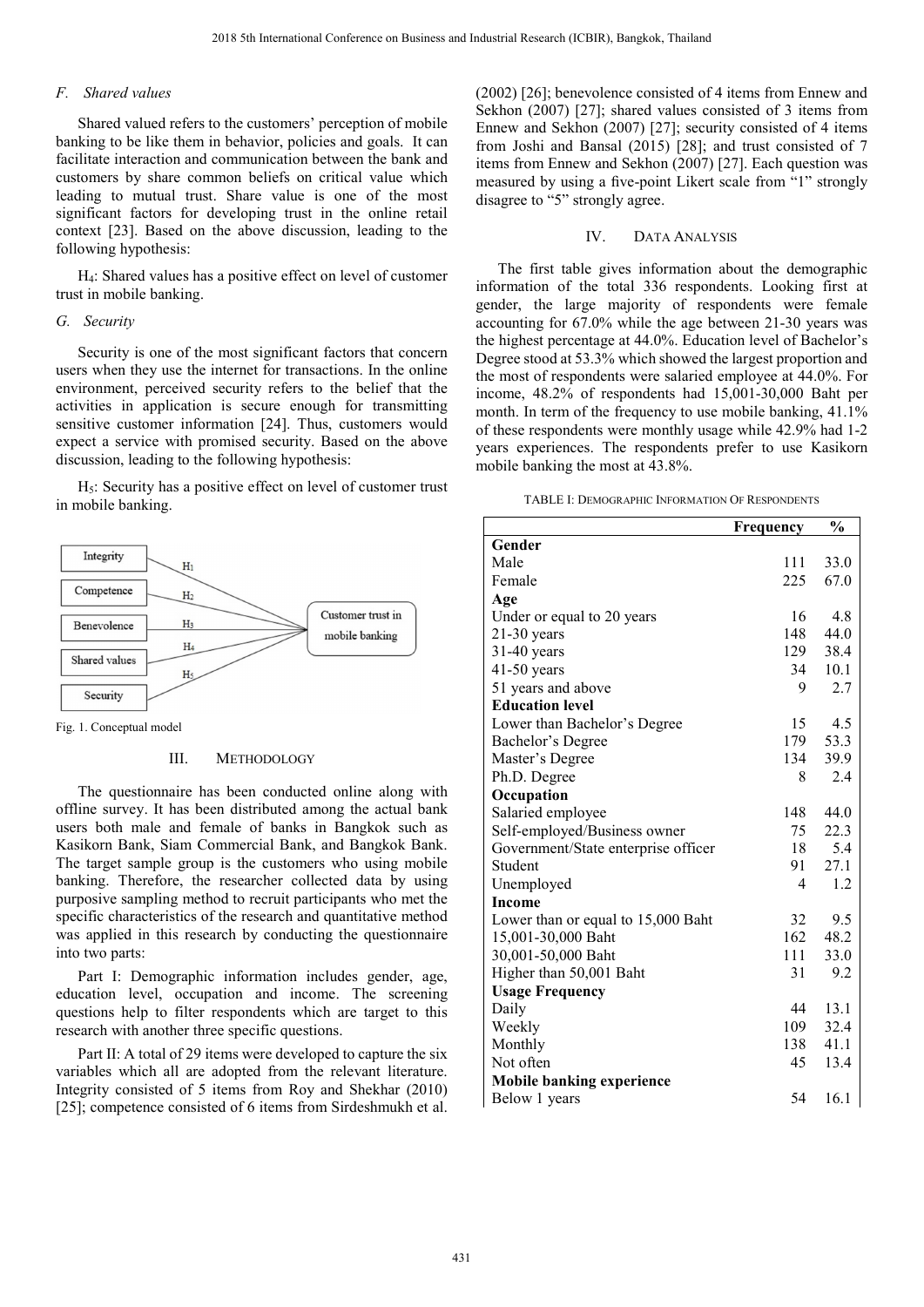| 1-2 years                    | 144 | 42.9 |
|------------------------------|-----|------|
| 3-4 years                    | 100 | 29.8 |
| Above 4 years                | 38  | 11.3 |
| Main mobile banking          |     |      |
| Kasikorn Bank(KBANK)         | 147 | 43.8 |
| Siam Commercial Bank (SCB)   | 76  | 22.6 |
| Krung Thai Bank (KTB)        | 23  | 6.8  |
| Bangkok Bank (BBL)           | 33  | 9.8  |
| Bank of Ayudhya (BAY)        | 26  | 7.7  |
| Thai Military Bank (TMB)     | 17  | 5.1  |
| Government Savings Bank(GSB) | 6   | 1.8  |
| Thanachart Bank (TBANK)      | 8   | 2.4  |

Table II shows the details of the result of reliability test with Cronbach's Alpha for all factors. The Cronbach's  $\alpha$  is acceptable when the result of Alpha is equal or greater than 0.6. Therefore, all factors had values of 0.8 and above implying that factors had internal consistency and reliability to apply as the research instrument.

TABLE II: RELIABILITY TEST WITH CRONBACH'S ALPHA

| Variables               | Cronbach's<br>Alpha | No. of items |
|-------------------------|---------------------|--------------|
| Integrity               | 0.861               |              |
| Competence              | 0.891               |              |
| Benevolence             | 0.830               |              |
| Shared values           | 0.838               |              |
| Security                | 0.879               |              |
| Trust in mobile banking | 0.926               |              |

Table III illustrates data regarding to the Multiple Linear Regression Analysis evaluating the prediction of the level of trust in mobile banking as the dependent variable while the predictors are integrity, competence, benevolence, shared values and security. According to the table, the result shows  $\mathbb{R}^2$  $= 0.724$  or 72.4% of the dependent variable can be explained by five independent variables at 50% or 0.05 significant levels.

TABLE III: FACTORS AFFECTING THE LEVEL OF TRUST IN MOBILE BANKING

| Coefficients <sup>a</sup> |  |
|---------------------------|--|
|---------------------------|--|

|                                                       |      | Coefficients<br>Std. | Unstandardized Standardized<br>Coefficients |             |      |
|-------------------------------------------------------|------|----------------------|---------------------------------------------|-------------|------|
| Model                                                 | B    | Error                | <b>Beta</b>                                 |             | Sig. |
| (Constant)                                            | .386 | .115                 |                                             | 3.354       | .001 |
| Integrity                                             | .146 | .044                 | .156                                        | 3.308       | .001 |
| Competence                                            | .049 | .050                 | .053                                        | .986        | .325 |
| Benevolence                                           | .036 | .051                 | .038                                        | .703        | .483 |
| Shared values                                         | .179 | .035                 | .205                                        | 5.150       | .000 |
| Security                                              | .475 | .039                 |                                             | .525 12.262 | .000 |
| 0 7 2 4<br>$F = 172.807*$<br>$SEE = 36929$<br>$R^2 =$ |      |                      |                                             |             |      |

| Coefficients <sup>a</sup>    |      |               |                                             |            |      |
|------------------------------|------|---------------|---------------------------------------------|------------|------|
|                              |      | Coefficients  | Unstandardized Standardized<br>Coefficients |            |      |
| Model                        | В    | Std.<br>Error | Beta                                        |            | Sig. |
| (Constant)                   | .433 | .112          |                                             | 3.880      | .000 |
| Integrity                    | .189 | .037          | .201                                        | 5.150      | .000 |
| Shared values                | .196 | .033          | .224                                        | 5.887      | .000 |
| Security                     | .491 | .037          |                                             | 543113.349 | .000 |
| a. Dependent Variable: Trust |      |               |                                             |            |      |

From the table IV, the result showed that the strongest significant variable with a positive affect to level of trust in mobile banking is security ( $\beta$  = 0.543, p < 0.05). Following this, the next strongest significant variables are share value ( $\beta$  = 0.224,  $p < 0.05$ ) and integrity ( $\beta = 0.201$ ,  $p < 0.05$ ) respectively. Therefore,  $H_1$ ,  $H_4$  and  $H_5$  are supported. Nevertheless, competence ( $\beta$  = 0.053, p > 0.05) and benevolence ( $\beta$  = 0.038,  $p > 0.05$ ) are not significant. Consequently, H<sub>2</sub> and H<sub>3</sub> are not supported.

|  | <b>TABLE IV: RESULT OF HYPOTHESES TESTING</b> |  |
|--|-----------------------------------------------|--|
|  |                                               |  |

| <b>Hypotheses</b>                             |      | Sig. | Results   |  |
|-----------------------------------------------|------|------|-----------|--|
| $H_1$ : Integrity $\rightarrow$ Trust in      | .201 | .000 | Supported |  |
| mobile banking                                |      |      |           |  |
| $H_2$ :Competence $\rightarrow$ Trust in      | .053 | .325 | Do not    |  |
| mobile banking                                |      |      | supported |  |
| $H_3$ : Benevolence $\rightarrow$ Trust in    | .038 | .483 | Do not    |  |
| mobile banking                                |      |      | supported |  |
| $H_4$ : Shared values $\rightarrow$ Trust     | 224  | .000 | Supported |  |
| in mobile banking                             |      |      |           |  |
| $H_5$ : Security $\rightarrow$ Trust in       | .543 | .000 | Supported |  |
| mobile banking                                |      |      |           |  |
| Note: $p$ value of <0.05 was considered to be |      |      |           |  |
| statistically significant.                    |      |      |           |  |

#### V. DISCUSSION

This study provides empirical evidence for the role of trust in mobile banking. The results show that security, shared values and integrity are key determinants of trust in mobile banking. In contrast, the results of competence and benevolence are not significant to the level of trust in mobile banking.

Security played the most important role of Thai customer trust in mobile banking. The security and risk associated are the main issues for Thai customer. This due to a perception of security threats that can be made either through data transaction attacks such as virus attacks or through unauthorized access from hackers into the account in mobile banking system. Similarity with previous study [29] pointed out that the users perceptions and concerns of security in electronic systems was first addressed and suggested that consumer perceptions of unsatisfactory security on the internet still exist even though the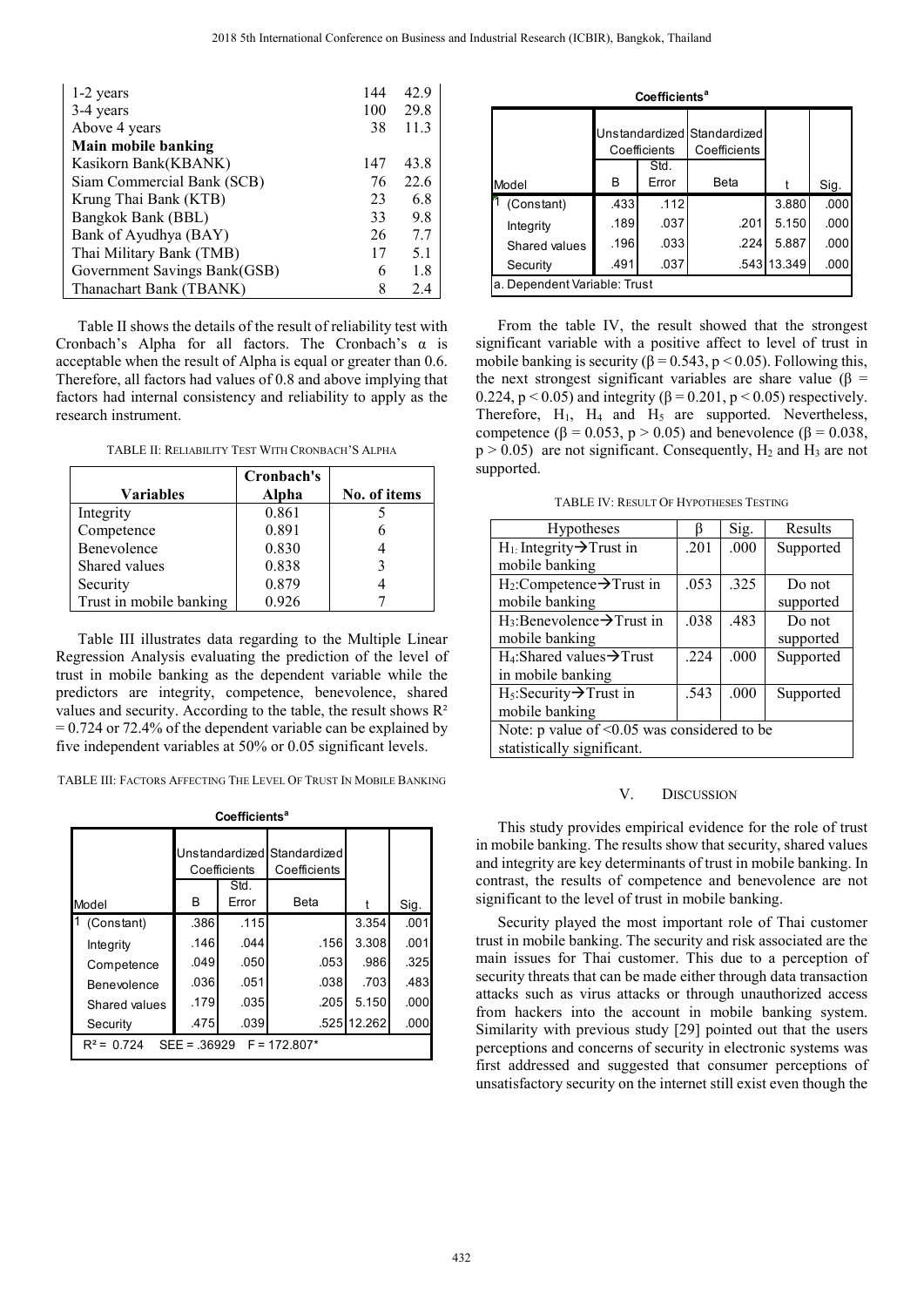network of banking engage security enforcement mechanisms [30].

Shared values is also significant determinant of Thai customer trust in mobile banking. Shared value leads to increase about commitment with customer by enhances them the feeling of association which provides the same results as in the previous study [31]. Therefore, in order to build a trust-based long-term relationship mobile banking service provider should create positive culture in the relationship

Integrity is less significant determinant of Thai customer trust in mobile banking that open as well as honest communication with customers and a demonstrated consistency in behavior can increase the perception of integrity in mobile banking.

However, competence and benevolence are the two variables that are not significant to the level of trust in mobile banking. One possible reason could be that the benevolence is considerably intangible and customers may perceive its value based on their subjective view. Another reason is that the increasing perception of security threat and, in consequence, benevolence is not well articulated in the mobile banking context.

Even though customer are not worried about competence in mobile banking but they are more confident that the bank able to solve problems. Thus, they prefer to deal with traditional bank branch when the problems arise. Although the branches are not direct responsible for implement the mobile banking. This is an important for bank branch to provide consistent and desirable performance in fulfilling and satisfy the customer needs.

#### VI. CONCLUSIONS AND RECOMMENDATIONS

Based on the major findings, it was recommended that bank should highlight improving initial trust in order to enhance their customers and usage of mobile banking. The results indicate that security, share value and integrity are the main factors affecting trust, with security continues to be the first concern for Thai consumers. To further enhance security and build consumer adoption in mobile banking, banks might consider more improvement on the security aspects of mobile processes and more implementing of tools such as geolocation or biometrics. This will lead to increases consumer confidence in using digital and mobile banking transactions. Moreover, banks should strengthen share common beliefs with customers such as ethical values, which is an important element of shared value in banking. Therefore, in order to build trust, ethics and honesty are the main aspects for good business morality especially banking service.

#### **REFERENCES**

- [1] S. A. Al-Somali, R. Gholami, and B. Clegg, "An investigation into the acceptance of online banking in Saudi Arabia," *Technovation*, vol. 29, no. 2, pp. 130–141, 2009.
- [2] C. Sayar and S. Wolfe, "Internet banking market performance: Turkey versus the UK," *International Journal of Bank Marketing*, vol. 25, no. 3, pp. 122–141, 2007.
- [3] T. Laukkanen and P. Cruz, "Comparing Consumer Resistance to Mobile Banking in Finland and Portugal," *Communications in Computer and Information Science e-Business and Telecommunications*, pp. 89–98, 2009
- [4] N. Koenig Lewis, A. Palmer, and A. Moll, "Predicting young consumers take up of mobile banking services," *International Journal of Bank Marketing*, vol. 28, no. 5, pp. 410–432, 2010.
- [5] M. Suoranta, "Adoption of mobile banking in Finland" *Studies in Business and Management*, vol. 28, 2003
- [6] J. D. Farquhar and T. Panther, "The more, the merrier? An exploratory study into managing channels in UK financial services," *The International Review of Retail, Distribution and Consumer Research*, vol. 17, no. 1, pp. 43–62, 2007.
- [7] J. Dawes and J. Rowley, "Enhancing the customer experience: contributions from information technology," *Management Decision*, vol. 36, no. 5, pp. 350–357, 1998.
- [8] M. L. Meuter, M. J. Bitner, A. L. Ostrom, and S. W. Brown, "Choosing Among Alternative Service Delivery Modes: An Investigation of Customer Trial of Self-Service Technologies," Journal of Marketing, vol. 69, no. 2, pp. 61–83, 2005.
- [9] A. Floh and H. Treiblmaier, "What Keeps the E-Banking Customer Loyal? A Multigroup Analysis of the Moderating Role of Consumer Characteristics on E-Loyalty in the Financial Service Industry.," SSRN Electronic Journal, 2006.
- [10] S. Yousafzai, J. Pallister, and G. Foxall, "Multi-dimensional role of trust in Internet banking adoption," The Service Industries Journal, vol. 29, no. 5, pp. 591–605, 2009.
- [11] A. A. Adesina, and C. K. Ayo, "An empirical Investigation of the Level of Users' acceptance of E-Banking in Nigeria" *Journal of Internet Banking and Commerce*, vol. 15, no. 1, pp. 1-13, 2010.
- [12] Gefen, Karahanna, and Straub, "Trust and TAM in Online Shopping: An Integrated Model," MIS Quarterly, vol. 27, no. 1, p. 51, 2003.
- [13] K. Hassanein and M. Head, "Manipulating perceived social presence through the web interface and its impact on attitude towards online shopping," International Journal of Human-Computer Studies, vol. 65, no. 8, pp. 689–708, 2007.
- [14] T. Laukkanen, "Internet vs mobile banking: comparing customer value perceptions," Business Process Management Journal, vol. 13, no. 6, pp. 788–797, 2007.
- [15] A. E. Schlosser, T. B. White, and S. M. Lloyd, "Converting Web Site Visitors into Buyers: How Web Site Investment Increases Consumer Trusting Beliefs and Online Purchase Intentions," Journal of Marketing, vol. 70, no. 2, pp. 133–148, 2006.
- [16] S. Grabner Kräuter and R. Faullant, "Consumer acceptance of internet banking: the influence of internet trust," International Journal of Bank Marketing, vol. 26, no. 7, pp. 483–504, Oct. 2008.
- [17] C. Wing, and N. Angie, "A study of trust in e-shopping before and after first-hand experience is gained" *The Journal of Computer Information Systems*, vol. 46, no. 4, pp. 125-130, 2006
- [18] P. Papadopoulou, P. Kanellis, and D. Martakos, "Designing Electronic Commerce Environments on Trust Building Principles" *Systemes d' Information et Management*, vol. 8, no. 3, pp. 55-74, 2003
- [19] B. Suh and I. Han, "Effect of trust on customer acceptance of Internet banking," Electronic Commerce Research and Applications, vol. 1, no. 3- 4, pp. 247–263, 2002.
- [20] K. B. Yap, D. H. Wong, C. Loh, and R. Bak, "Offline and online banking – where to draw the line when building trust in e banking?," International Journal of Bank Marketing, vol. 28, no. 1, pp. 27–46, Feb. 2010.
- [21] A. L. Zhao, N. Koenig Lewis, S. Hanmer Lloyd, and P. Ward, "Adoption of internet banking services in China: is it all about trust?, International Journal of Bank Marketing, vol. 28, no. 1, pp. 7–26, Feb. 2010.
- [22] S. Ba and P. A. Pavlou, "Evidence of the Effect of Trust Building Technology in Electronic Markets: Price Premiums and Buyer Behavior, MIS Quarterly, vol. 26, no. 3, p. 243, 2002.
- [23] A. Mukherjee, and P. Nath, "Role of electronic trust in online retailing" *European Journal of Marketing, vol. 41*, no. 9/10, pp. 1173-1202, 2017
- [24] W. D. Salisbury, R. A. Pearson, A. W. Pearson, and D. W. Miller, "Perceived security and World Wide Web purchase intention," Industrial Management & Data Systems, vol. 101, no. 4, pp. 165–177, 2001.